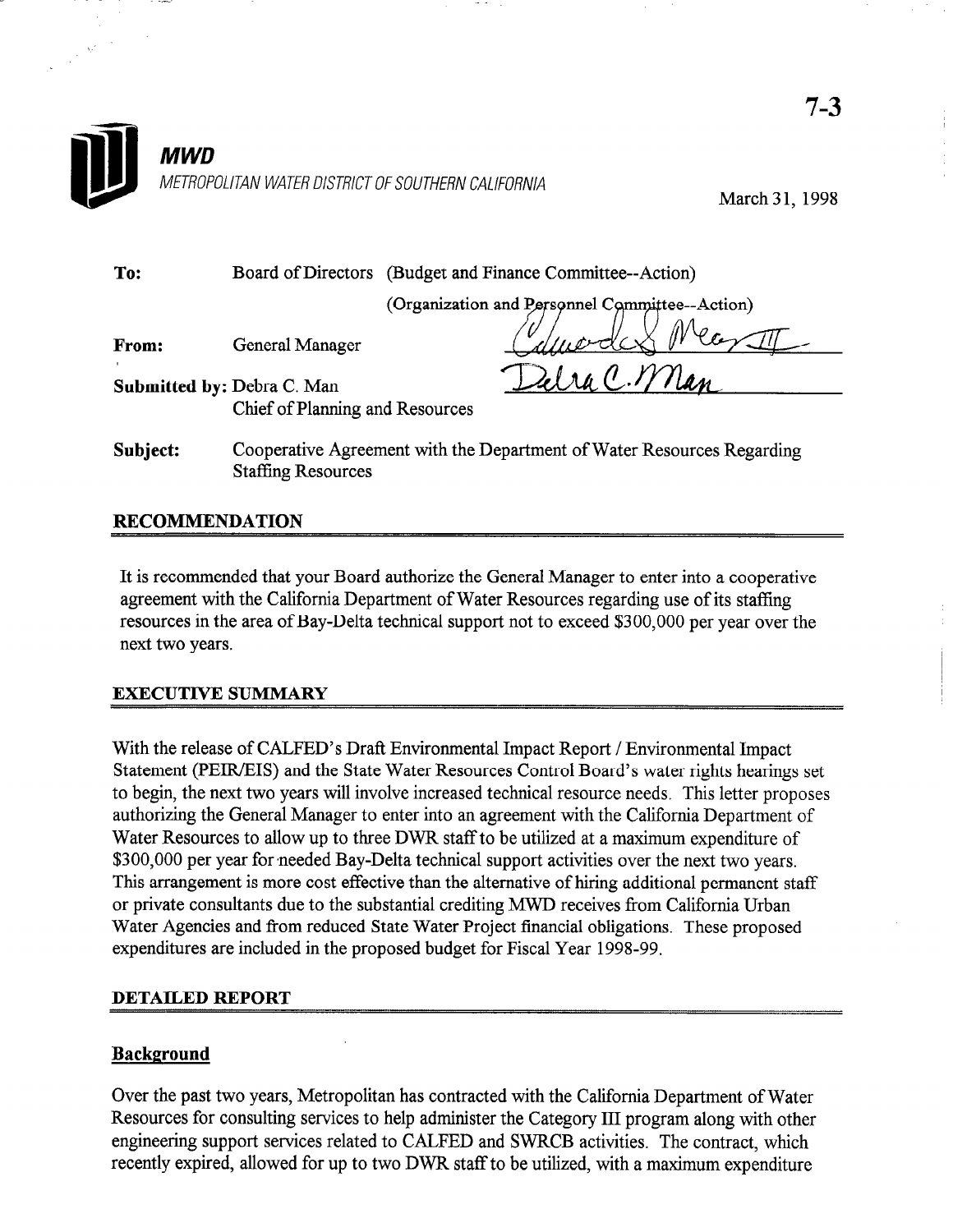أتعر

of \$200,000 per year. This arrangement has proven to be mutually beneficial. Metropolitan has received high-quality technical support, and DWR staff has benefited from exposure to broader issues and stakeholder perspectives.

Over the next two years, Metropolitan's technical resource needs will be increasing in order to effectively participate and represent the District's interests in the following important Bay-Delta activities:

 $\Box$  **CALFED:** The release of the Draft PEIR/EIS will require intensive analysis to develop Metropolitan's comments and ultimately its position regarding a preferred alternative.

Discussions with our urban, agricultural and environmental stakeholder partners will intensify to move us toward a consensus assurance/finance package and preferred alternative.

- $\Box$  SWRCB Water Rights Hearings: The State Board's water rights hearing process has already begun, and activities will intensify over the next 18 months. In parallel with this activity, settlement negotiations with upstream water rights interests will continue in earnest.
- $\Box$  Category III/Ecosystem Roundtable: Metropolitan staff will continue to play a leadership role to ensure successful and cost effective implementation of the approved Category III environmental restoration projects. As new environmental funds are secured, category in environmental restoration projects. Tis new environmental tunes are seem Statt will work closely with the CALTED L

#### Business Case

The MWDLDWR contract has proven to be a cost-effective arrangement. Metropolitan receives The MWD/DWK contract has proven to be a cost-effective arrangement. Metropolitan receives reimbursement from the California Urban Water Agencies for the DWR staff services related to Category III contract administration, and this reimbursement would continue for such services under the proposed agreement. DWR staff have made substantial contributions to the Category III program and have provided effective technical support.

In addition, MWD's State Water Project financial obligations are reduced through this arrangement as a result of a temporary reduction in DWR staffing costs, resulting in a significant credits towards the cost of these services.

DWR has a talent pool that is highly knowledgeable in Bay-Delta and State Water Project matters, including water rights administration, contract administration, environmental issues and water project modeling. It is in Metropolitan's interest to tap this talent pool over the next two years to satisfy critical resource needs. This approach avoids the alternative of hiring additional permanent staff who likely would have significantly less experience, and would be less expensive than using private consultants.